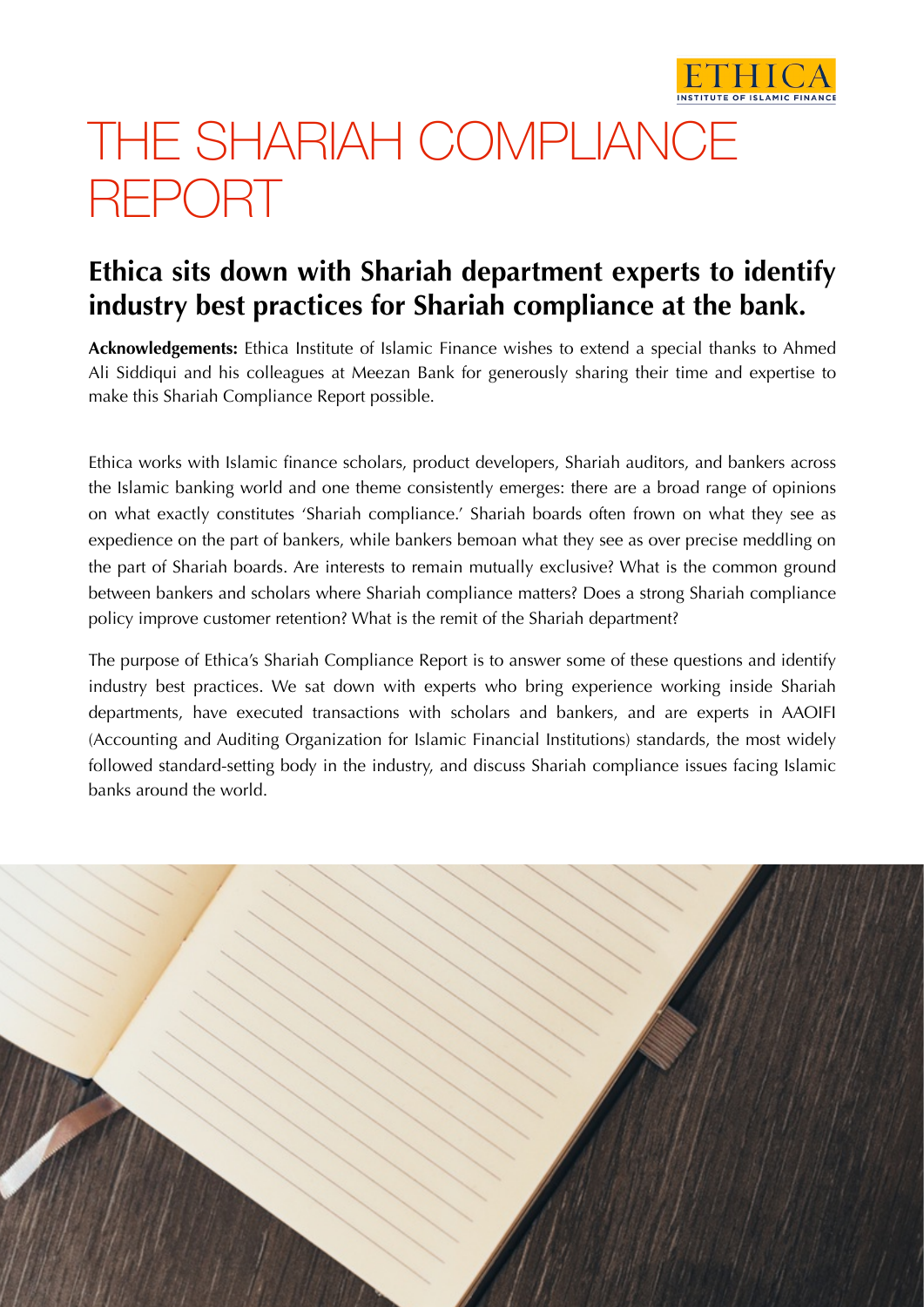

#### **OVERVIEW**

Islamic banks vary in their approach to Shariah compliance – most take a limited view where their Shariah department exists only to vet contract language alone. It has little real say over how they are implemented, how transactions are recorded, and whether or not employees are trained well enough. Moreover, product development at these banks is often a function completely independent of the Shariah department and causes business interest to prevail over Shariah compliance.

Most Islamic banks have very small – sometimes only two member – Shariah departments to oversee the workings of over one hundred branches. Shariah departments here are either excluded from the bank's main activities or lack the commitment or resources to get actively involved.

Generally bank management and stakeholders view Shariah departments as an expense that hinders progressive banking. They fear Shariah audits highlight banking errors and add unnecessary hurdles.

But talking to customers shows that a proactive Shariah department is what creates the solutions and goodwill for the bank and the resulting increase in business volume. When speaking of risk, risks such as liquidity risk, interest rate risk, and market risk are always highlighted, while the main risk an Islamic bank faces is the risk to its reputation.

When an Islamic bank launches or when a conventional bank decides to become Islamic, one of its first priorities must be to create a product development and Shariah compliance department. This function coordinates with the Shariah Advisor, the Shariah Supervisory Board, and Management to perform the key role of ensuring that all of the bank's functions are Shariah-compliant.

In an ideal Islamic bank, the department performs the following functions:

- 1. Product Development, Shariah Compliance and Research
- 2. Shariah Audit
- 3. Additional Services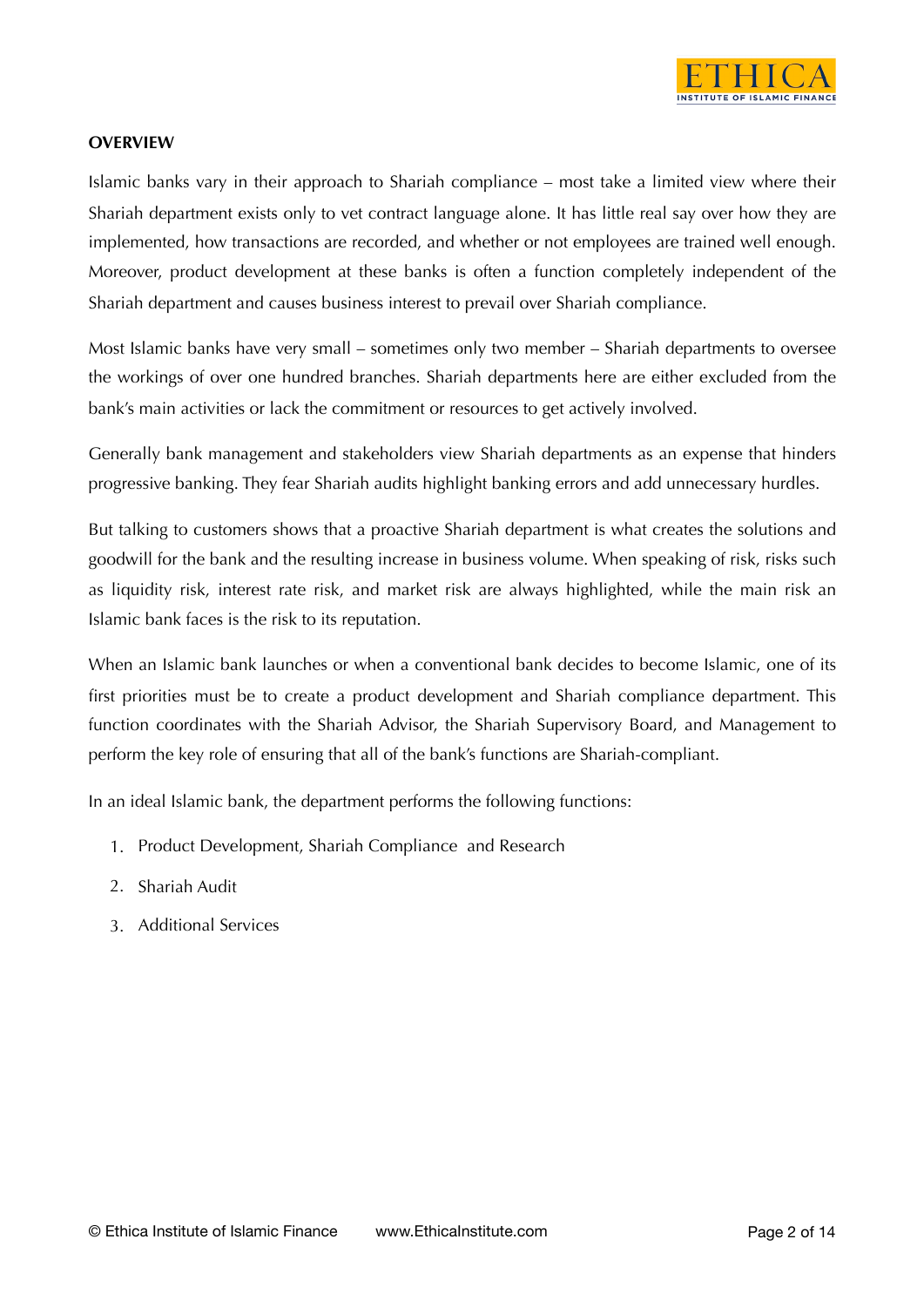



# **Sample Shariah Department Organizational Chart**

Source: Pages 63 and 64 of [Meezan Bank Annual Report 2012](http://www.meezanbank.com/docs/Annual_Report_2012.pdf) (Section: Operations Review)

# **PRODUCT DEVELOPMENT AND RESEARCH**

This function includes all the product development activities for corporate, commercial, retail, investment banking, and treasury. The research team must visit corporate and SME clients, interact actively with them on a routine basis along with business teams to ascertain their requirements and design processes accordingly. It must identify the ideal Islamic banking solution and structure it to meet the client's need in a Shariah compliant manner.

Designing Shariah-compliant solutions for businesses entails analyzing certain crucial aspects of a client's business which includes but is not restricted to the following:

- The business cycle
- The tenure (short term or long term)
- The rate of financing (fixed or variable)
- Existing market alternatives
- Payment flexibility (possibility of early repayment)
- The mode and nature of assets
- Adherence to basic Shariah principles
- Tax concerns
- Accounting treatment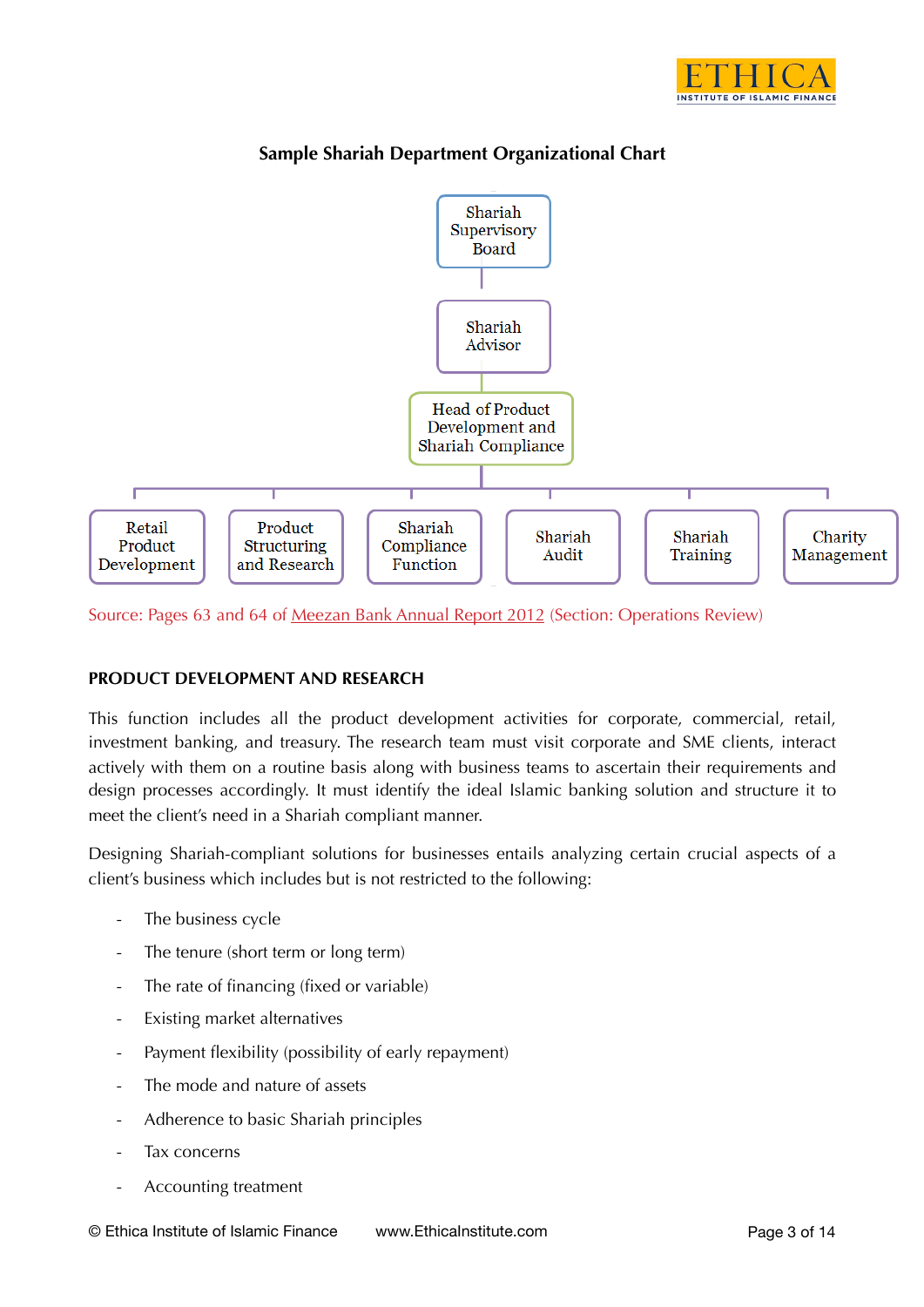

- Regulatory framework
- Risk mitigation procedures

Product Development and Research personnel must know the Shariah and product requirement and also possess accounting expertise to equip them to customize and implement adequate solutions.

The benefit of a joint Product Development and Shariah Compliance Department is that combining the two functions creates a synergy that facilitates the bank's overall operations and fulfillment of objectives. When product departments are independent, business teams review transactions and the clients from a business perspective alone, they come up with solutions on their own, and put them before the Shariah experts – more often than not, these solutions are not the best alternatives or even not Shariah-compliant since the business department is focused primarily on the commercial side of the transaction.

The wrong solutions mean numerous process cycles before the solutions are consistent with the client's demand and Shariah principles. On the other hand, when the product development team has a Shariah background in addition to product development expertise, it is in a much better position to customize solutions that are effective and fall within Shariah parameters. It also increases the time to market aspect of the solution to the customers.

Another limitation with business teams is that Shariah-compliant product development expertise never really thrives because of high employee turnover. Every few years an employee leaves the bank with all his learning and is replaced with a new individual usually from a conventional banking background who needs to be trained all over again. In order to ensure quicker turnaround times and quicker solutions a combined product development and Shariah compliance and research department is key. It allows solutions to be delivered in as little as two to three days whereas two separate departments using a hit and miss approach fail to adequately serve clients. The joint product development and Shariah compliance department ensures consistent Shariah-compliance because the team not only structures the products but also the process flows with the business team's help. These processes get documented as a step by step guide for future reference.

There is a general misconception that a Shariah department must only be represented by a Shariah scholar or group of scholars. The right approach is to include a variety of experts on the panel such as chartered accountants, business management specialists, and lawyers, to name a few, who work alongside the scholars to create and deliver effective solutions. These specialists must also be well versed in AAOIFI Standards and all the laws of sale and contracts in order to be strong supports to the business. Such a proactive approach means fewer errors and, therefore, fewer charity penalties post audit. It is a tried and tested method that promotes the bank's growth by turning around solutions in a matter of days.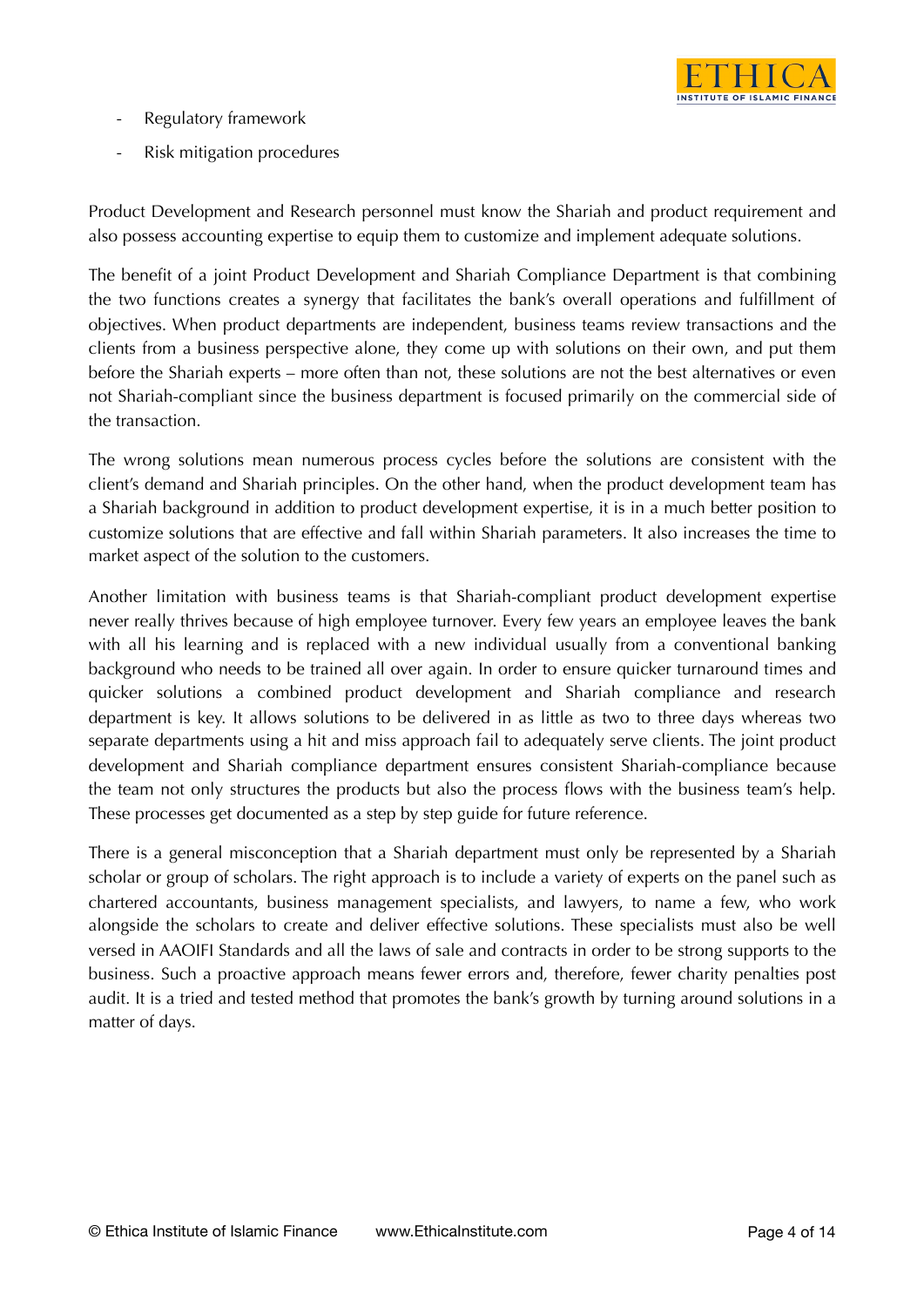

The main concepts of all new products must be approved by the Shariah Board, an entity separate from the Product Development and Shariah Compliance Department. Thereafter, the Shariah Advisor is entitled to approving any other products based on an already approved theme. For existing products, the involvement of the Shariah Advisor and/or the Shariah Board depends on the level of change required. If the modification is a repetition or a change undertaken earlier, then the bank already has the approval in place to execute the transaction. If it is a minor change which does not affect the Shariah essence of a contract it need not be referred back to the Shariah Advisor or Shariah Board. For major changes, the Shariah Advisor must be referred to and upon his discretion the Shariah board may or may not be involved.

Importantly, neither the Shariah Advisor nor the Shariah Board are the bank's employees. The Shariah Advisor serves the bank in an advisory capacity only, however, he must visit the bank almost daily to ensure regular interaction. The Shariah Board should consist of at least three members with a senior scholar serving as its Chairman. The Shariah Board should ideally meet every quarter or at least twice a year to review overall matters related to the Shariah, approve new products and ideas, examine the issues highlighted during Shariah audits, and provide direction to the bank for enhancing Shariah compliance. The Product Development and Shariah Compliance Department must report to the Shariah Advisor and the Shariah Board to have continuous supervision.

In addition to monitoring specialized product design, the Shariah compliance team's role includes reviewing and monitoring the Islamic bank's:

- Pool Management and profit distribution procedures
- Investment banking transactions
- Funding, financing, investment and foreign exchange related activities

# **SHARIAH AUDIT**

Shariah Audit is a periodic activity. It must be designed as a formal, structured process based on standard operating procedures and programs. It should involve a review of documents which entails going over a checklist to see whether or not documents are genuine and their entries are correct. The aim of the Shariah Audit is not to penalize for mistakes but in fact to ensure mistakes are learned from and improvements made accordingly.

The Shariah Audit must also include an evaluation of the bank's environment, customer reading material and staff dress-code to see if it all complies with the Shariah. It entails staff interviews, particularly the branch and operation manager's to determine their knowledge and understanding of Islamic banking. It must include a check on the methods of profit distribution and assigning weightages. At a financing branch the audit must determine the degree of Shariah compliance of financing transactions. At a deposit branch the audit should focus on branch environment and staff awareness. The audit team must also visit clients to determine whether or not proper procedures are in place.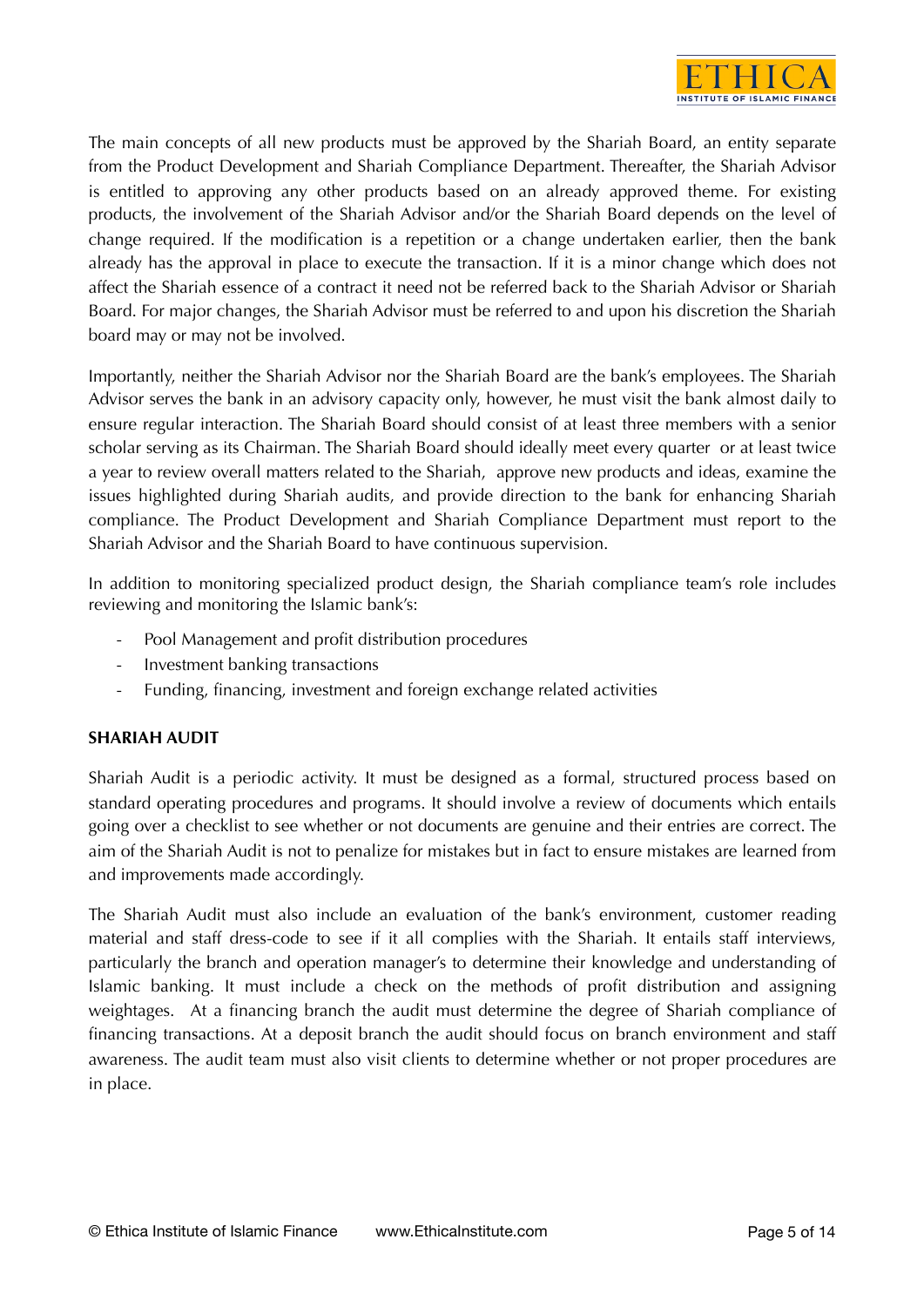

Errors if any should be presented in the Shariah Advisor's Report. Errors must also be reported to the Product Development, Research and Shariah Compliance team which directs them to review post product approval process flows. If the Product Development team is not a part of the Shariah Department, then it is likely that the problem never may get communicated.

Once reported the error serves as a precedent to help avoid similar mistakes in the future and likewise informs other branches of the latest findings and measures to prevent them from repeating the same errors.

This is the synergy between the different teams within the department that enables the Islamic bank to function effectively as a whole – its perspective, objectives and activities directed to one goal – ensuring 100% Shariah compliance and ultimately 100% customer satisfaction.

As an industry best practice and as guideline given by top scholars in the field, it is strongly recommended that every year a Shariah Audit must be conducted for all the financing units, department or branches in a bank. Transactions within each unit must be checked via sampling. It is also recommended that a Shariah review is conducted at the time when the financing limits are renewed annually.

The Product Development and Shariah Compliance unit must also check sample transactions for each client to determine their conformity to Shariah rulings. This process of refinement exists to avoid mistakes that would otherwise show up in an audit.

# *Post Audit Corrective Measures*

If the Shariah Audit discloses a serious error, the transaction should be stopped or put on hold and put before the Shariah Advisor and Product Development team. The transaction may be allowed to continue but only after the correction of error or with a revised process flow.

The cause of the error must be investigated to determine the appropriate course of action - was it the bank officer's mistake? Was the financing mode prescribed inappropriate?

If the transaction is impermissible, the corresponding income should be transferred to the charity account. Disciplinary measures must be prescribed if the mistake is intentional. In case the error is the client's, it should be investigated whether it occurred out of a lack of awareness or the client's indifference to Shariah prescriptions.

# *Disclosures & Annual Shariah Report*

All the major activities of the bank's Shariah department and the results of the Shariah audit must be disclosed in the Shariah Board's or Shariah Advisor's report published within the bank's Annual Report.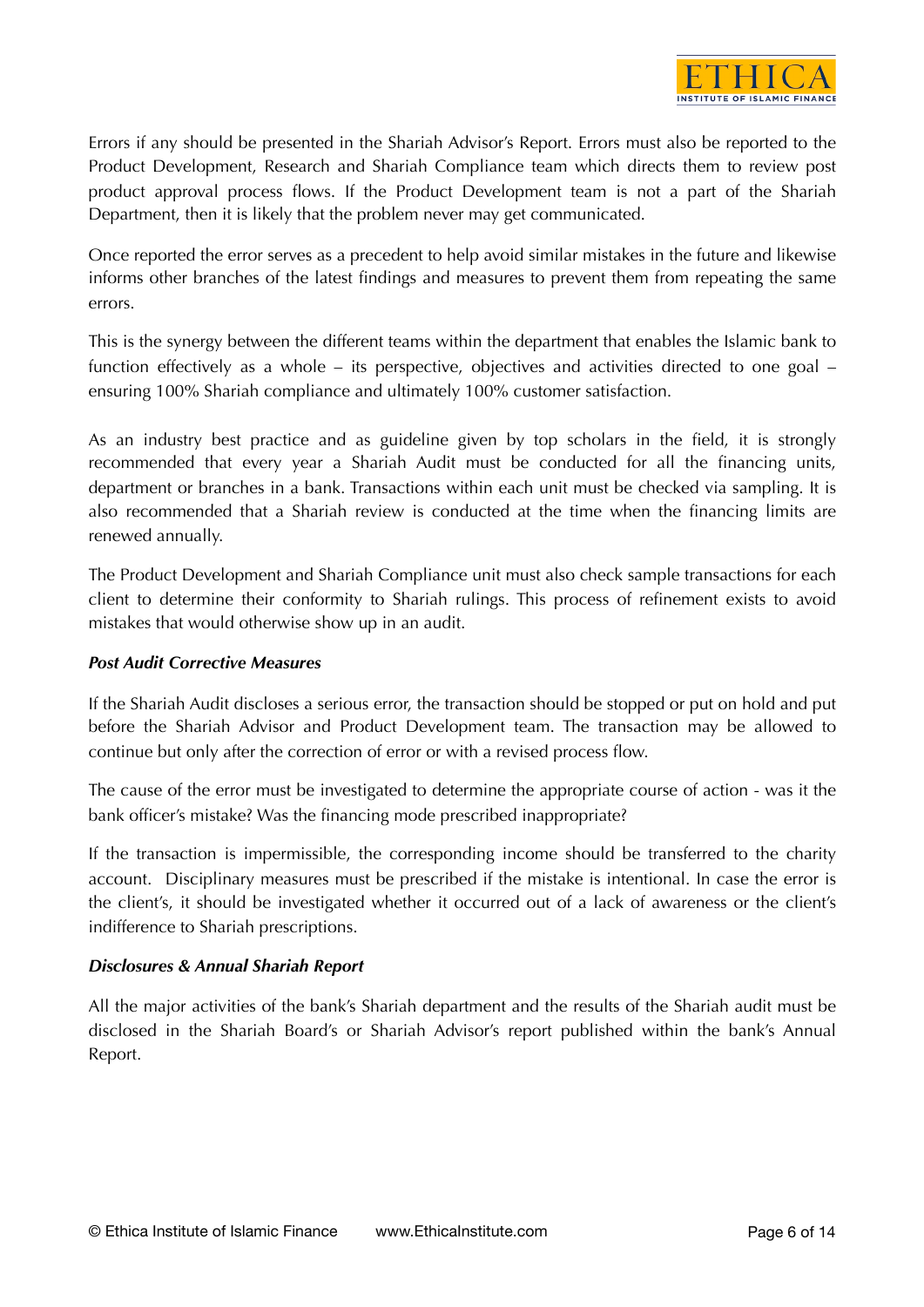

The Shariah Report must state the number of branches audited and the resultant findings. It should mention the amounts transferred to the charity account owed to flawed transactions and where the charity is distributed. Major errors too must be disclosed along with the actions recommended to rectify them. The Shariah Advisor should follow up on his recommendations in the subsequent year's report.

The report must also disclose the research undertaken, the new products developed, the number of employee and client training sessions conducted. It should disclose the scope of the audit; the transactions covered. It must include an overall branch assessment and a review of how profit was distributed and the employees' level of Islamic banking knowledge.

All these disclosures offer transparency and keep the bank's clients and shareholders informed of the bank's activities and the measures it takes to ensure continued Shariah-compliance.

Refer: Pages 75-79 and 83 of [Meezan Bank Annual Report 2012](http://www.meezanbank.c) (Section: Report of the Board Audit Committee; Shariah Advisor's Report – 2012; Statement of Sources and Uses of Charity Fund)

# **RATING**

As part of the industry best practice an Islamic bank must have two rating processes Shariah Audit rating and employee rating.

# *Shariah Audit Rating*

The bank's branches/departments/functions must be rated after Shariah Audits using an efficient rating system, like a five tier rating system (e.g. Excellent, Above Average, Good, Below Average, Poor) and the result of the Shariah audits should be linked to the annual appraisal of the branch and concerned staff.

For instance if a unit is rated "Poor" it affects its appraisal, promotions and increments and if a unit is rated "Excellent" it earns some type of reward or other performance enhancement incentive.

A unit rated "Poor" is also given extra support to bring it up-to-date with the latest training and performance improving activities.

# *Employee Rating*

Starting from the CEO to the cashier at the front desk, ensuring Shariah-compliance is everyone's job. And it is strongly suggested that in the employees' annual appraisals due weightage must be given to the Shariah compliance mindset, knowledge and commitment to Shariah compliance.

Institutionalizing a penalty and reward system is a must to ensure good performance at both the branch and employee level.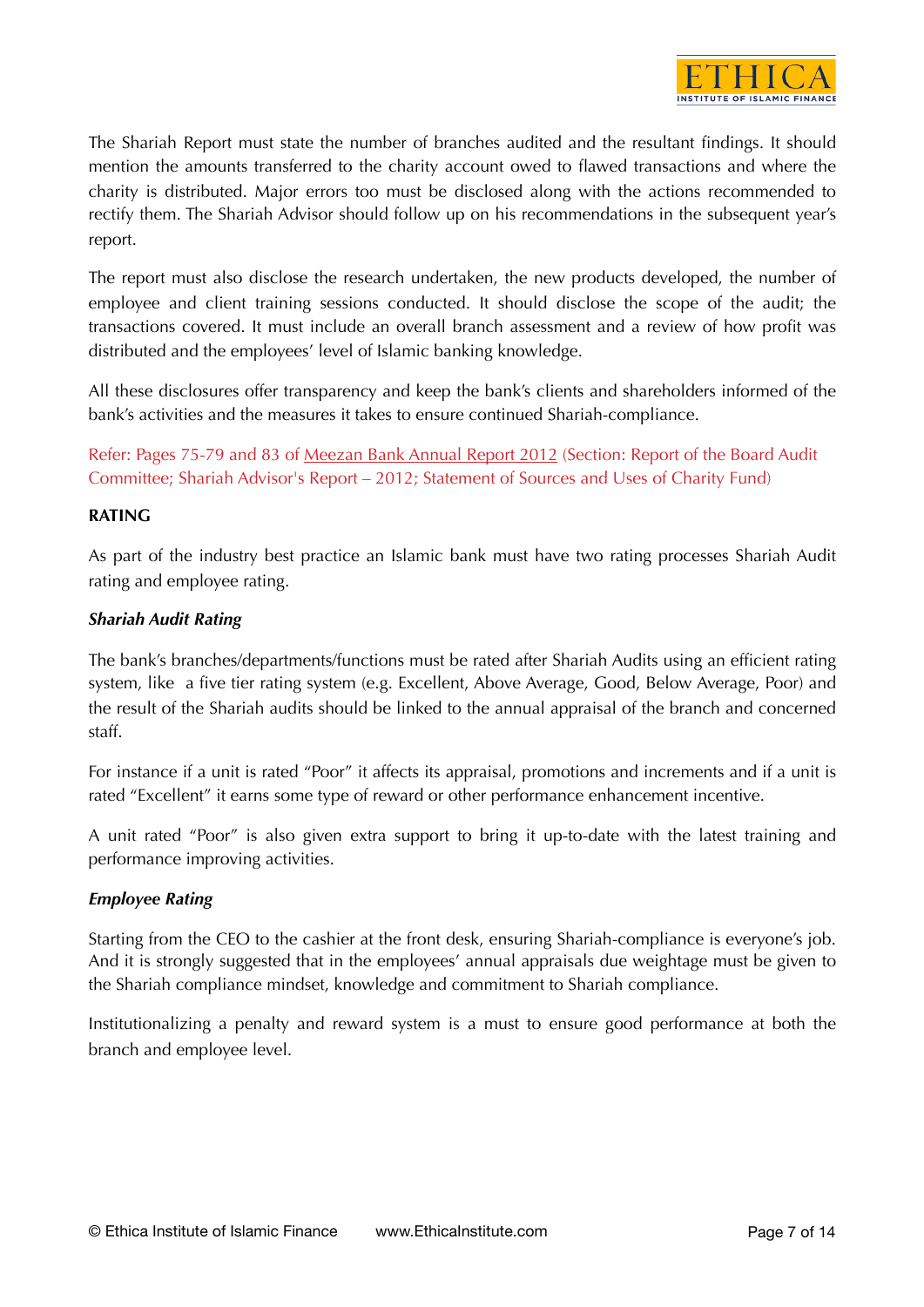

# **ADDITIONAL SERVICES**

#### **SHARIAH TRAINING**

The Islamic bank must have two types of training in place – one mandatory Islamic banking orientation and concept training for all the staff of the bank and a second type of more advanced and specialized product trainings for different functional areas. Ideally, every new employee must go through a basic orientation session covering a list of mandatory modules on Islamic banking products. The bank should also run a number of specialized courses ranging from shorter courses to advance and longer duration expert level courses; deliver face-to-face training and video training – modules should be designed based on specific job requirements. For instance, apart from the general orientation course, the Relationship Manager's training should be different from the Branch Manager's.

It is also very important that the bank conduct customer training workshops and general awareness seminars to educate clients on Islamic banking products and procedures. So the bank's training arm undertakes internal as well as external training. The employees of the department must be up to date with all the latest products and how they work as they themselves are key resources in training new and existing staff. Team members must be assigned different training functions where it should be one group's responsibility to ensure training takes place.

#### **ADVISORY AND SUPPORT SERVICES**

In order to promote Islamic banking, the bank may offer advisory and support services to other institutions as well. It can organize workshops and seminars to spread awareness of the Islamic financial system, offer alternative solutions and highlight common mistakes and the ways to avoid them. It could host forums for Shariah Advisors to update them of the latest research findings in the field.

# **CORPORATE SOCIAL RESPONSIBILITY**

The Shariah department can also contribute towards CSR activities. Some banks have created Waqf based trusts independent to the bank which efficiently manage the distribution of charity to reliable and deserving institutions.

Ideally the Shariah department should partner with other Islamic financial institutions to launch Islamic finance initiatives and publish research papers and articles on Islamic obligations and rites – all of this goes towards promoting public awareness of the ethos of the Islamic value system which in turn goes a long way in determining the direction of the overall economy.

Refer: Pages 69 and 70 of [Meezan Bank Annual Report 2012](http://www.meezanbank.com/docs/Annual_Report_2012.pdf) (Section: Corporate Social Responsibility)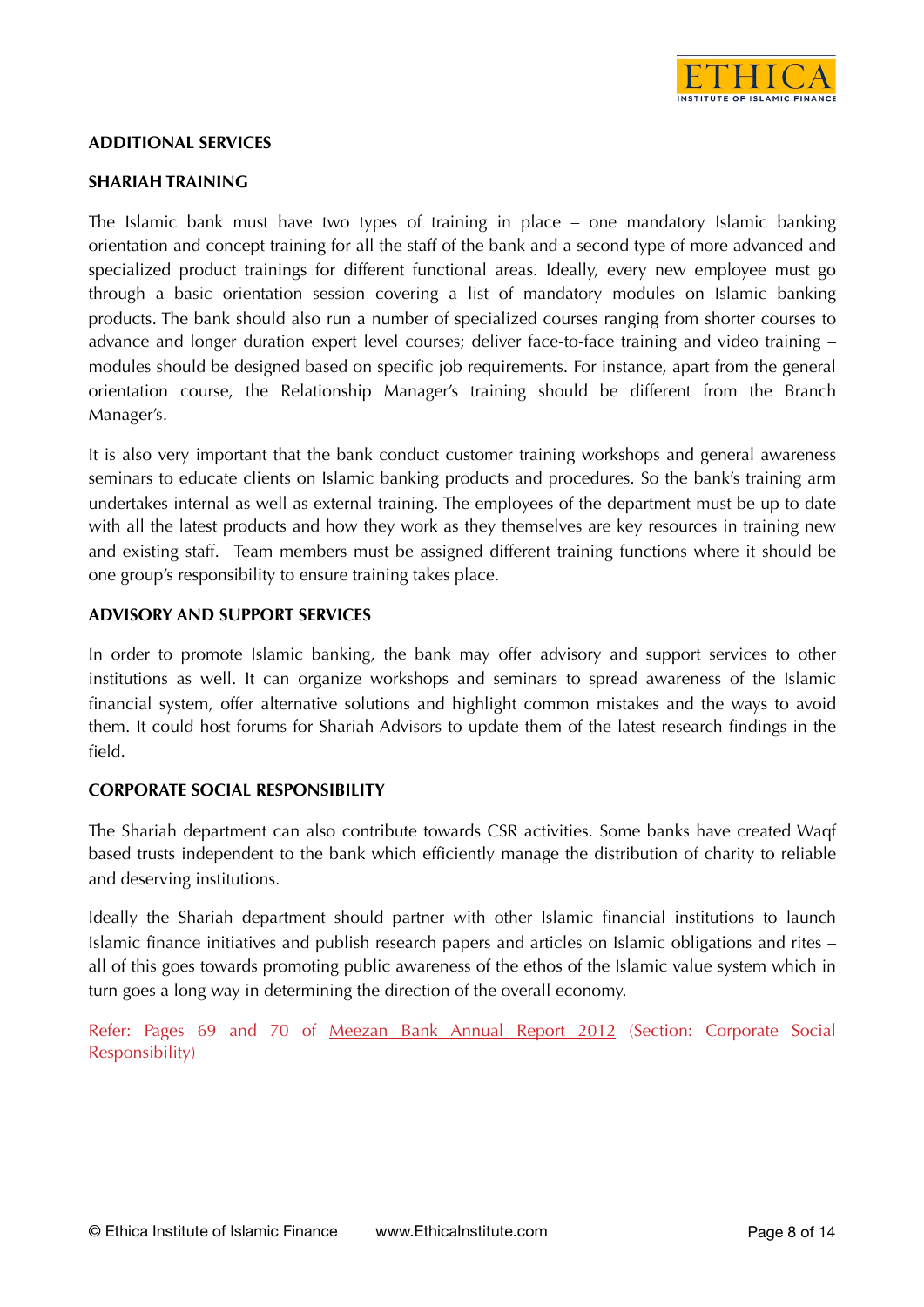

# **APPENDIX: SELECTIONS FROM THE ACCOUNTING AND AUDITING ORGANIZATION FOR ISLAMIC FINANCIAL INSTITUTION'S (AAOIFI) GOVERNANCE STANDARD FOR ISLAMIC FINANCIAL INSTITUTIONS**

# **Governance Standard for Islamic Financial Institutions No.1**

#### **Shari'a Supervisory Board: Appointment, Composition and Report**

#### **Introduction**

The purpose of this Governance Standard for Islamic Financial Institutions (GSIFI) is to establish standards and provide guidance on the definition, appointment, composition and report of the Sharia' supervisory board for ensuring compliance of the Islamic financial institution in all its dealings and transactions with Islamic Shari'a Rules and Principles.

#### **Definition of Shari'a Supervisory Board**

The Shari'a supervisory board is an independent body of specialized jurists in fiqh almua'malat (Islamic commercial jurisprudence). However, the Shari'a supervisory board may include a member other than those specialized in fiqh almua'malat, but who should be an expert in the field of Islamic financial institutions and with knowledge of fiqh almua'malat. The Shari'a supervisory board is entrusted with the duty of directing, reviewing and supervising the activities of the Islamic financial institution in order to ensure that they are in compliance with Shari'a Rules and Principles. The fatwas and rulings of the Shari'a supervisory board shall be binding on the Islamic financial institution.

# **Governance Standard for Islamic Financial Institutions No. 2**

#### **Shari'a Review**

#### **Introduction**

The purpose of this Governance Standard for Islamic Financial Institutions (GSIFI) is to establish standards and provide guidance to assist Shari'a Supervisory Boards (SSB) of Islamic Financial Institutions (IFIs) in performing Shari'a reviews to ensure compliance with Islamic Shari'a Rules and Principles as reflected in the fatwas, rulings and guidelines issued by them. The appointment, composition and report of the SSB is dealt with in AAOIFI Governance Standards for Islamic Institutions No.1 Shari'a Supervisory Board: Appointment, Composition and Report.

This standard should be read in conjunction with ASIFI No.1: Objective and Principles of Auditing with particular reference to paragraph 7 and ASIFI No.2: The Auditors Report with particular reference to paragraph 17. It follows that the objective of this standard as well as those of ASIFIs No.1 and No.2 requires close coordination between the SSB and the external auditor.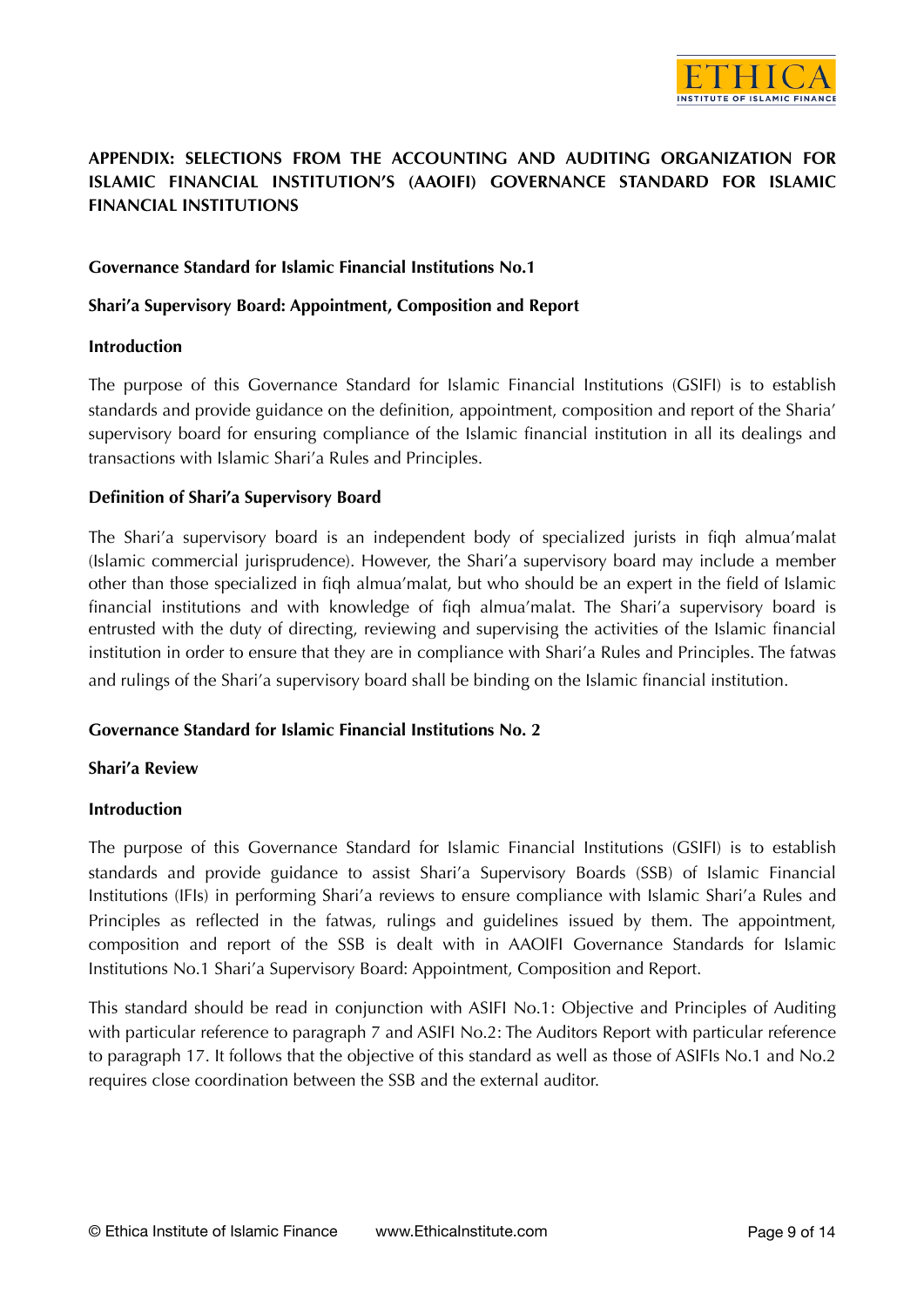

### **Definition and Principles of Shari'a Review**

Shari'a review is an examination of the extent of an IFI's compliance, in all its activities, with the Shari'a. The examination includes contracts, agreements, policies, products, transactions, memorandum and articles of association, financial statements, reports (especially internal audit and central bank inspection), circulars etc.

The SSB shall have complete and unhindered access to all records, transactions and information from all sources including professional advisers and the IFI employees.

#### **Governance Standard for Islamic Financial Institutions No. 3**

#### **Internal Shari'a Review**

#### **Introduction**

The purpose of this Governance Standard for Islamic Financial Institutions (GSIFI) is to establish standards and provide guidance on the Internal Shari'a review in institutions which conduct business in conformity with Islamic Shari'a rules and principles. The standard covers:

- **Objectives**
- Internal Shari's review
- Independence and objectivity
- Professional proficiency
- Scope of work
- Performance of the internal Shari'a review work
- Management of the internal Shari'a review
- Quality assurance and
- Elements of an effective internal Shari'a review control system

The standard also covers responsibility for its implementation

#### **Objectives**

The internal Shari'a review shall be carried out by an independent division/department or part of the internal audit department, depending on the size of the Islamic financial institution (IFI). It shall be established with an IFI to examine and evaluate the extent of compliance with Islamic Shari'a rules and principles, fatwas, guidelines and instructions issued by the IFI's Shari'a supervisory board (SSB), hereafter referred to as Sharia' rules and principles.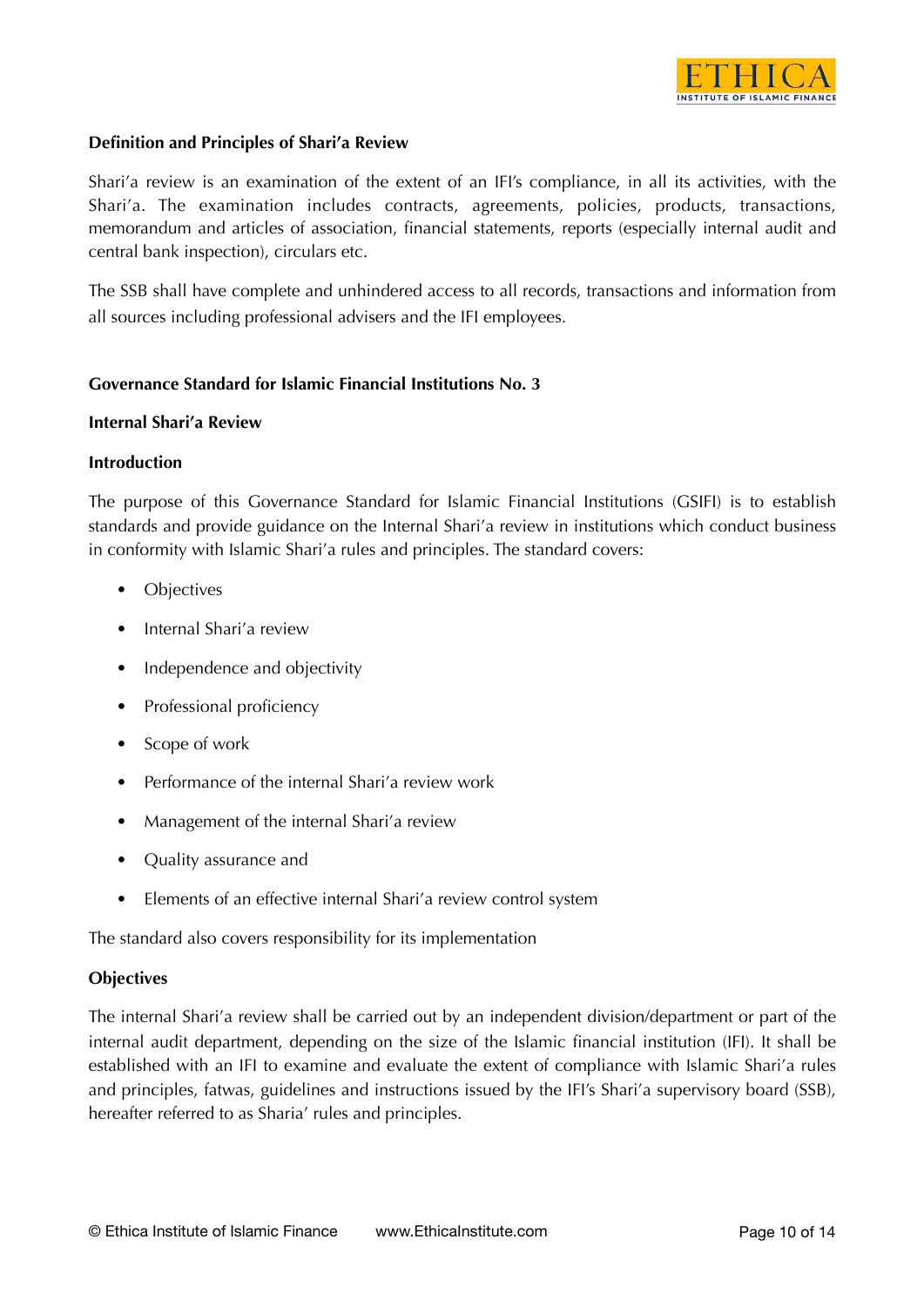

The primary objective of the internal Shari'a review is to ensure that the management of an IFI discharge their responsibilities in relation to the implementation of the Shari'a rules and principles as determined by the IFI's SSB.

### **Internal Shari'a Review**

The internal Shari'a review is an integral part of the organs of governance of the IFI and operates under the policies established by the IFI. It shall have a statement of purpose, authority and responsibility (charter). The charter shall be prepared by management and shall be consistent with Islamic Shari'a rules and principles. The charter shall be approved by the SSB of the IFI and issued by the board of directors. The charter shall be regularly reviewed.

#### **Governance Standard for Islamic Financial Institutions No. 4**

#### **Audit & Governance Committee for Islamic Financial Institutions**

#### **Introduction**

The purpose of this Governance Standard for Islamic Financial Institutions (GSIFI) is to define the role and responsibilities of an Audit & Governance Committee (AGC) for an Islamic financial institution (IFI). The standard also highlights the requirements for establishing such a committee for an IFI and specifies the pre-requisites of an effective AGC.

#### **Importance of AGC**

The importance of the AGC (known internationally as the Audit Committee) for an IFI emanates from its role in:

- (a) Achieving the fundamental objectives of an IFI by enhancing greater transparency and disclosure in financial reporting; and
- (b) Enhancing the public's confidence of the IFI as genuine in its applications of Shari'a rules and principles.

#### **Functions of the AGC**

The AGC has gained widespread acceptance as a prerequisite for organizations seeking to demonstrate a commitment to higher standards of corporate governance. The AGC assists the board of directors in exercising independent and objective monitoring through the following functions:

- (a) Preserving the integrity of the financial reporting process.
- (b) Safeguarding the interests of shareholders, investors and other corporate stakeholders.
- (c) Providing additional assurance on the reliability of financial information presented to the board of directors, if the AGC is to be considered effective.
- (d) Acting as an independent link between the IFI's management and its stakeholders.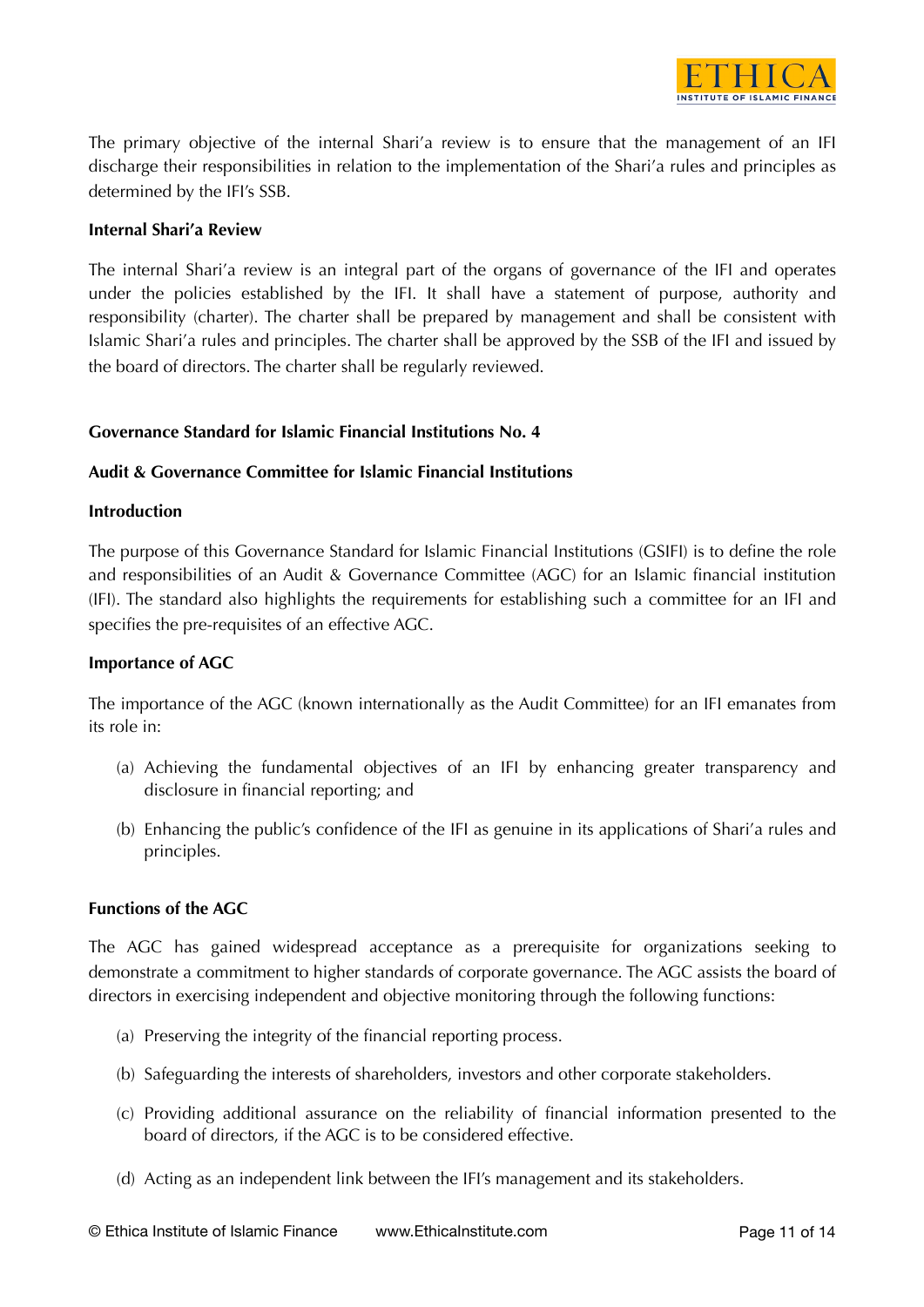

# **Governance Standard for Islamic Financial Institutions No. 5**

### **Independence of Shari'a Supervisory Board**

#### **Introduction**

The purpose of this standard is to provide guidance for members of Shari'a Supervisory Boards (SSBs) of Islamic Financial Institutions (IFIs) pertaining to its independence, monitoring of such independence and ways to resolve issues of independence.

#### **Independence**

Independence for the purpose of this standard is "an attitude of mind which does not allow the viewpoints and conclusions of its possessor to become reliant on or subordinate to the influences and pressures of conflicting interests. It is achieved through organizational status and objectivity." The principle of objectivity imposes obligations on SSB members to be fair, intellectually honest and free of conflict of interests. (neutral)

#### **Importance of Independence of SSBs**

The importance of the independence of SSB members for an IFI emanates from its role in:

(a) Enhancing the public confidence in the IFI as compliant in its applications of Shari'a rules and principles.

(b) Achieving the fundamental objectives of an IFI by enhancing independence and objectivity.

SSB members have a responsibility to the public who rely on the services provided by them that require independence. The public includes clients, credit grantors, governments, employers, employees, investors and others who rely on the objectivity and integrity of SSB members to ensure Shari'a compliance with regard to activities.

# **Governance Standard for Islamic Financial Institutions No. 6**

#### **Statement on Governance Principles for Islamic Financial Institutions**

#### **Introduction**

Governance practices play a vital role in ensuring that businesses are run in a prudent and sound manner. A loss of confidence in financial institutions has the potential to create severe economic dysfunction, adversely affecting the general community in which they operate.

Financial institutions are different from other types of businesses due to their public purpose. There are more stakeholders in banks and other financial services institutions than in other businesses. Indeed, in an Islamic financial institution (IFI), the list of stakeholders is even wider. The interest of Rab al Maal and providers of other forms of capital are exposed to the risk of being prejudiced if government practices are focused on benefits to owners or equity-holders.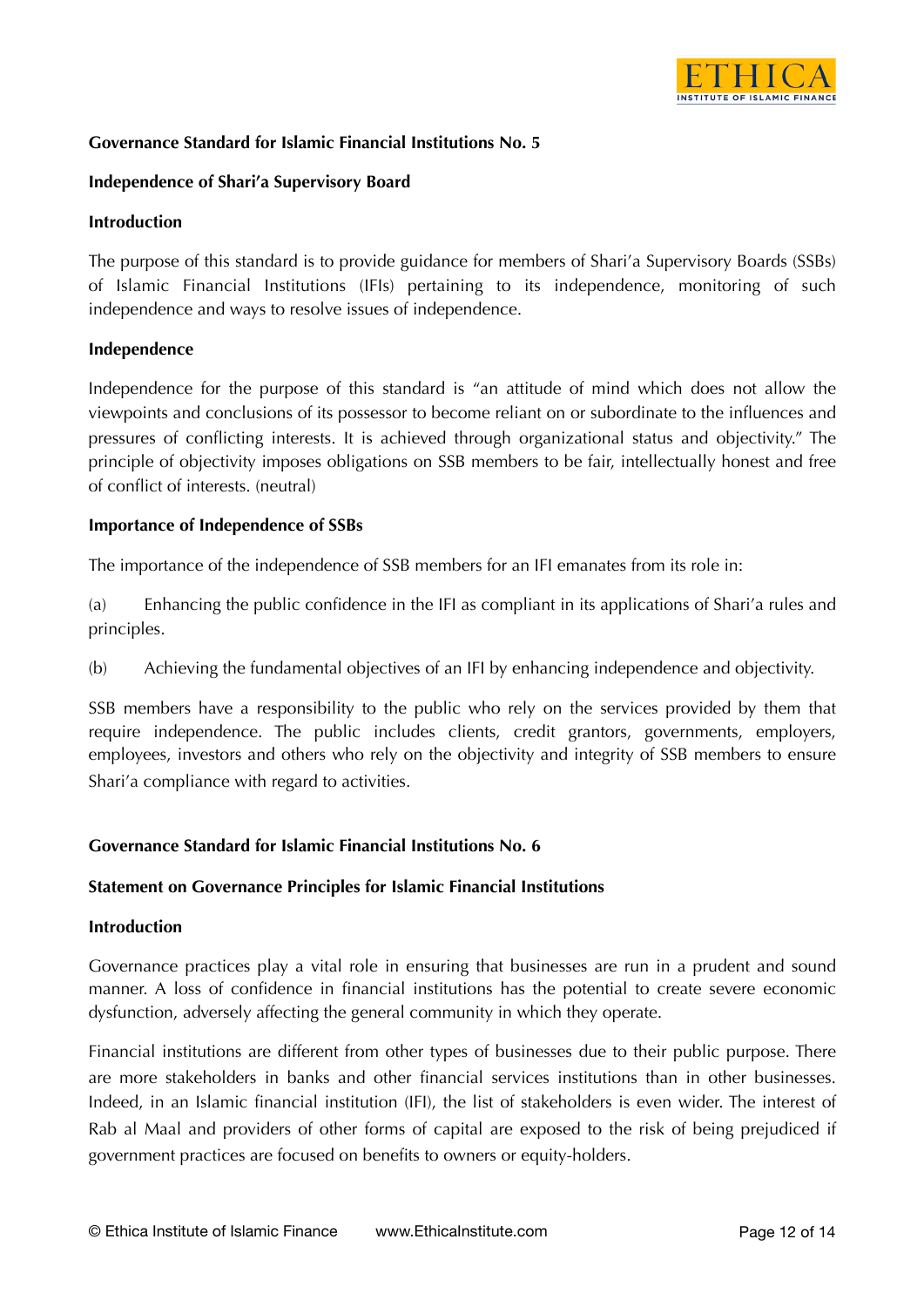

Those charged with governance of IFIs are held to the highest fiduciary standards since they are accountable not to the equity-holders who appointed them but also for the safety of all key stakeholders as well as the community the IFI serves.

Financial institutions that develop strong governance practices win public confidence and thereby promote trust amongst their equity-holders, investors and other parties dealing with them. In IFIs, governance practices are also expected to lead to enhanced Shari'a compliance structures.

# **Rationale for establishment of the framework**

A Statement on Governance Principles for Islamic financial institutions is necessary in order to support the development of sound governance practices within its IFIs as well as establish the basis for standards setting by AAOIFI on individual aspects of governance.

This Statement on Governance principles represents the framework for governance in IFIs and forms part of the pronouncement of the AAOIFI.

The purpose of the Statement is as follows:

- (a) To lay down the key principles and concepts relevant to governance in IFIs.
- (b) To assist IFIs as well as their stakeholders to appreciate the respective roles of those charged with governance.
- (c) To establish the foundation upon which the development of future governance or compliance standards will take place.
- (d) To provide the necessary inter-linkage between the various current and future standards applicable to IFIs.

The Statement recognizes the complexity of the concept of governance structures and therefore focuses on the principles on which it should be based.

The governance principles are founded on the need for structures leading to enhance compliance, transparency, accountability, fairness and equitable treatment of stakeholders.